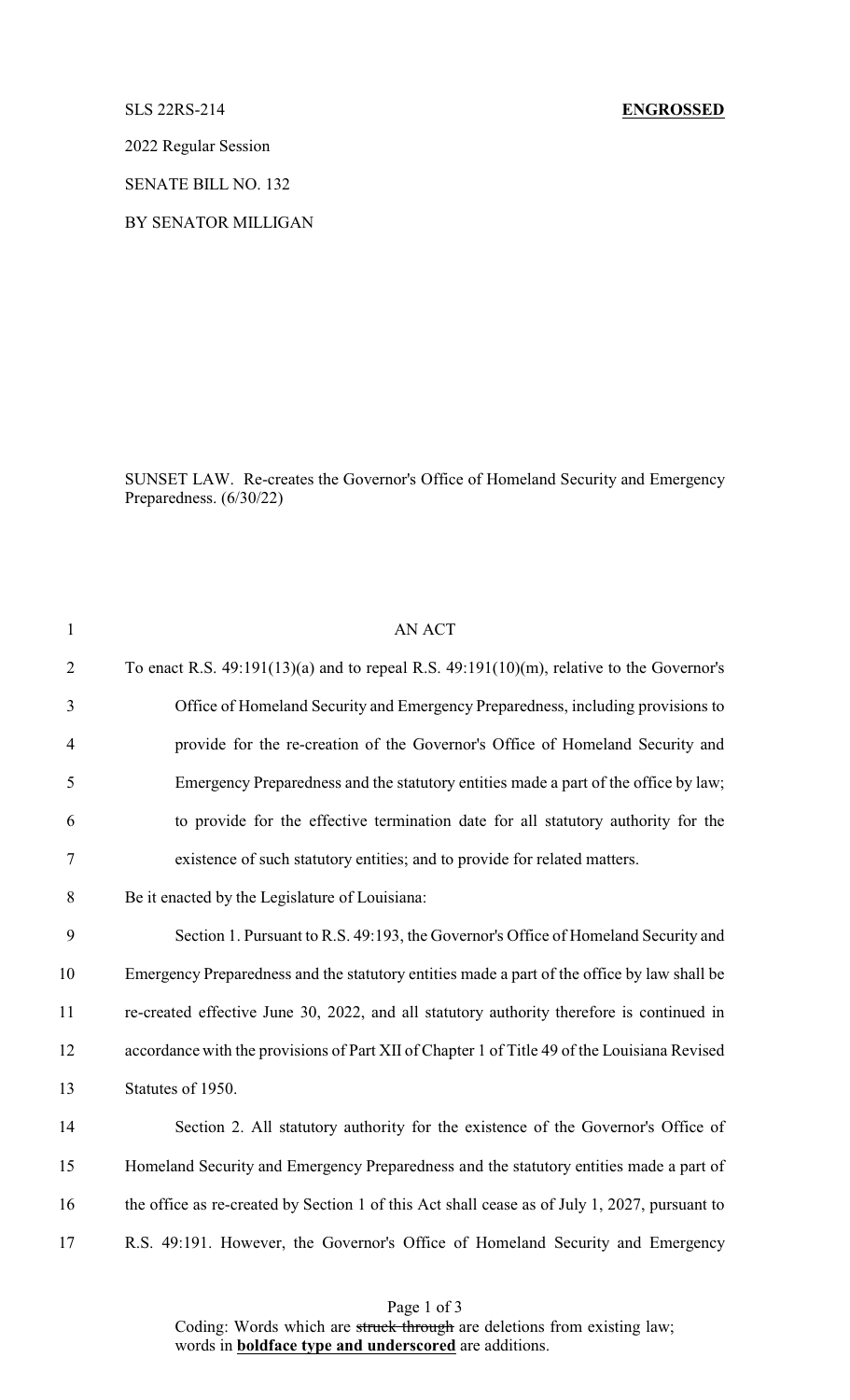### SB NO. 132 SLS 22RS-214 **ENGROSSED**

| $\mathbf{1}$   | Preparedness may be re-created prior to such date in accordance with the provisions of Part  |
|----------------|----------------------------------------------------------------------------------------------|
| $\overline{2}$ | XII of Chapter 1 of Title 49 of the Louisiana Revised Statutes of 1950.                      |
| 3              | Section 3. The provisions of R.S. 49:193 are hereby superseded to the extent that            |
| $\overline{4}$ | those provisions are in conflict with the provisions of this Act.                            |
| 5              | Section 4. R.S. $49:191(13)(a)$ is hereby enacted to read as follows:                        |
| 6              | §191. Termination of legislative authority for existence of statutory entities;              |
| 7              | phase-out period for statutory entities; table of dates                                      |
| $8\,$          | Notwithstanding any termination dates set by any previous Act of the                         |
| 9              | legislature, the statutory entities set forth in this Section shall begin to terminate their |
| 10             | operations on July first of each of the following years, and all legislative authority       |
| 11             | for the existence of any statutory entity, as defined in R.S. 49:190, shall cease as of      |
| 12             | July first of the following year, which shall be the termination date:                       |
| 13             | $\ast$<br>$\ast$<br>*                                                                        |
| 14             | $(13)$ July 1, 2026:                                                                         |
| 15             | (a) The Governor's Office of Homeland Security and Emergency                                 |
| 16             | Preparedness and all statutory entities made a part of the office by law.                    |
| 17             | Section 5. R.S. $49:191(10)(m)$ is hereby repealed.                                          |
| 18             | Section 6. This Act shall become effective on June 30, 2022; if vetoed by the                |
| 19             | governor and subsequently approved by the legislature, this Act shall become effective on    |
| 20             | June 30, 2022, or on the day following such approval by the legislature, whichever is later. |
|                |                                                                                              |

The original instrument and the following digest, which constitutes no part of the legislative instrument, were prepared by Alan Miller.

DIGEST SB 132 Engrossed 2022 Regular Session Milligan

Present law (Sunset law) provides that the GOHSEP and all the statutory entities made a part of that office by law must begin to terminate their operations on July 1, 2022, and that all legislative authority for such entities must cease as of July 1, 2023, unless the legislature enacts a bill authorizing the re-creation of the office and its statutory entities prior thereto.

Proposed law provides for the re-creation of the GOHSEP and its statutory entities, effective June 30, 2022, for a four-year period.

Effective June 30, 2022.

(Adds R.S. 49:191(13)(a); repeals R.S. 191(10)(m))

Page 2 of 3

Coding: Words which are struck through are deletions from existing law; words in **boldface type and underscored** are additions.